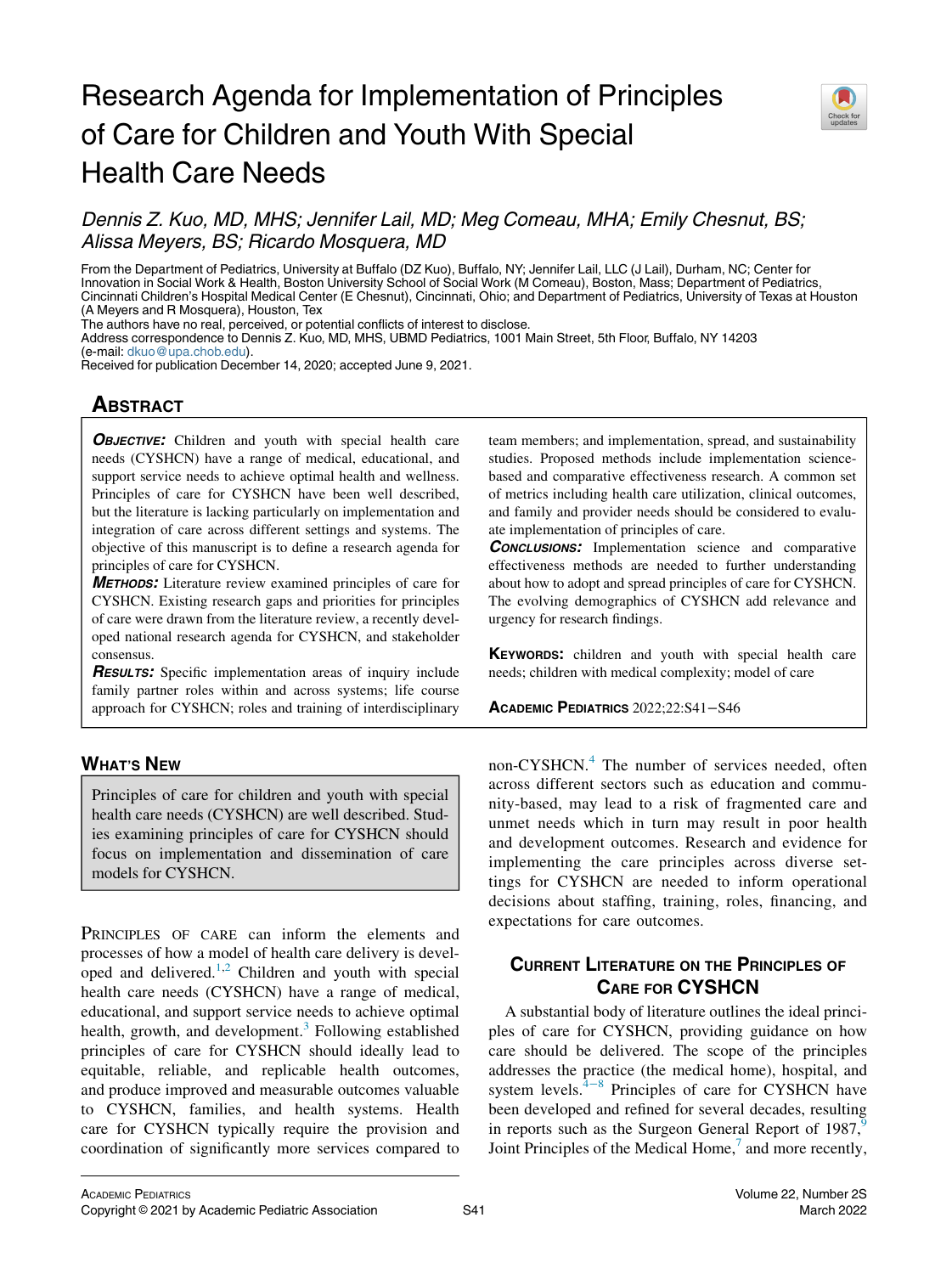the Association for Maternal and Child Health Programs standards for the system of care for CYSHCN.<sup>[10](#page-5-6)</sup> As noted in the callout box, the principles emphasize essentials for care delivery for CYSHCN, including identification of CYSHCN in a practice; access to services; ensuring that all CYSHCN have a medical home (comprehensive care); community support; transitions in care; health information technology; and quality improvement.

# SUMMARY OF EXISTING KNOWLEDGE ON PRINCI-PLES OF CARE FOR CHILDREN AND YOUTH WITH SPECIAL HEALTH CARE NEEDS

- 1. Numerous principles of care for CYSHCN include identification of CYSHCN in a practice; access to services; ensuring that all CYSHCN have a medical home (comprehensive care); community support; transitions in care; health information technology; and quality improvement.
- 2. The principles of care focus on systems building and practice transformation tools that support the medical home concept.
- 3. Less than 5'0% of families of CYSHCN report receiving care consistent with a medical home, suggesting gaps in implementation.

The literature is less robust about how to actually implement and integrate the principles of care across different settings and systems, such as education and social services that support the health and development of CYSHCN. One implementation framework is the Chronic Care Model, first developed by Wagner and associates during the  $1990s^{11,12}$  $1990s^{11,12}$  $1990s^{11,12}$ . The Chronic Care Model framework is well known and utilized, particularly in adult medicine, and implies cohesion and integration of care components and processes that can apply well to CYSHCN. The framework specifies supportive community and health system environments, including support for decision-making, self-management, clinical information systems, and delivery systems, leading to an "informed, activated patient" and "prepared, proactive practice team."

The Medical Home care principles were first described by the American Academy of Pediatrics in the 1960s, and refined through additional stakeholder consensus including families and providers. The principles state that care should be accessible, family-centered, continuous, comprehensive, coordinated, compassionate, and culturally effective. $5$  The medical home model has evolved to become the standard of comprehensive care for all children, but the components and processes continue to be specifically applicable to  $CYSHCN<sup>13</sup>$  $CYSHCN<sup>13</sup>$  $CYSHCN<sup>13</sup>$  Multiple medical societies, states, accrediting bodies such as the National Committee for Quality Assurance, and health care policymakers have endorsed the Medical Home concept. Bright Futures, the preventive care recommendations from the American Academy of Pediatrics, additionally describes the life course approach, including promotion of growth and development, addressing social determinants of health, and linkages to community-based assessments and services specifically for CYSHCN.<sup>[3](#page-5-2)</sup>

Some recent primary care transformation literature addresses population health-based and value-based payment initiatives. $14$  CYSHCN are often the focus of these initiatives in pediatric practices, with emphasis placed on population management, family partnerships, care coordination services/practices, and utilization of tools such as the Shared Plan of Care.<sup>[15](#page-5-12)</sup> These practice transformation initiatives, however, often apply directly to early adopter practices. They do not describe widespread implementation across different settings, including underserved populations, nor do they address system reforms such as sustainable value-based payments.

Findings from a recently developed national research agenda for CYSHCN, including a modified Delphi/Rand Appropriateness Method (RAM) process, <sup>[16](#page-5-13)</sup> identified a number of key research priorities relevant to the principles of care. RAM findings highlighted the need to emphasize specific components of the best care models and prioritize implementation and dissemination of interdisciplinary, team-based care, with accompanying domains and metrics to assess care. In addition, RAM findings inquired about need for integration of different sectors of care including education and mental health, as well as community supports. Integration of palliative care principles was the sole new care process that emerged as a research priority.

Less than 50% of US families of CYSHCN report care consistent with the medical home concept. $\frac{17}{17}$  $\frac{17}{17}$  $\frac{17}{17}$ Given extensive literature documenting care principles and practice-level projects, this finding suggests widespread implementation of principles of care for CYSHCN has not been successful. Considerations may include changing demographics of CYSHCN; shifts in disease burden, eg, increasing rates of neurodevelopmental conditions such as autism; lack of health insurance; a shifting landscape of services and laws, including the Individuals with Disabilities Education Act and the Americans with Disabilities Act.

In sum, existing literature articulates numerous principles intended to guide care delivery for CYSHCN. The principles describe the importance of systems building and integration that then support individual components of care at the practice and community levels. The literature is stronger on the impact of practice team-based care; use of practice transformational tools; and intensive case management, albeit generally at the practice level. $14,18$  $14,18$  Some recent literature extends the principles of care to accountable care organizations and community-based services.<sup>[19](#page-5-16)[,20](#page-5-17)</sup>

# KNOWLEDGE GAPS FOR THE PRINCIPLES OF CARE IN HEALTH CARE DELIVERY

Knowledge gaps for well-established principles of care for CYSHCN include the components and processes that are necessary for widespread and uniform implementation across different settings. Gaps include the roles of family partners; implementation of the pediatric life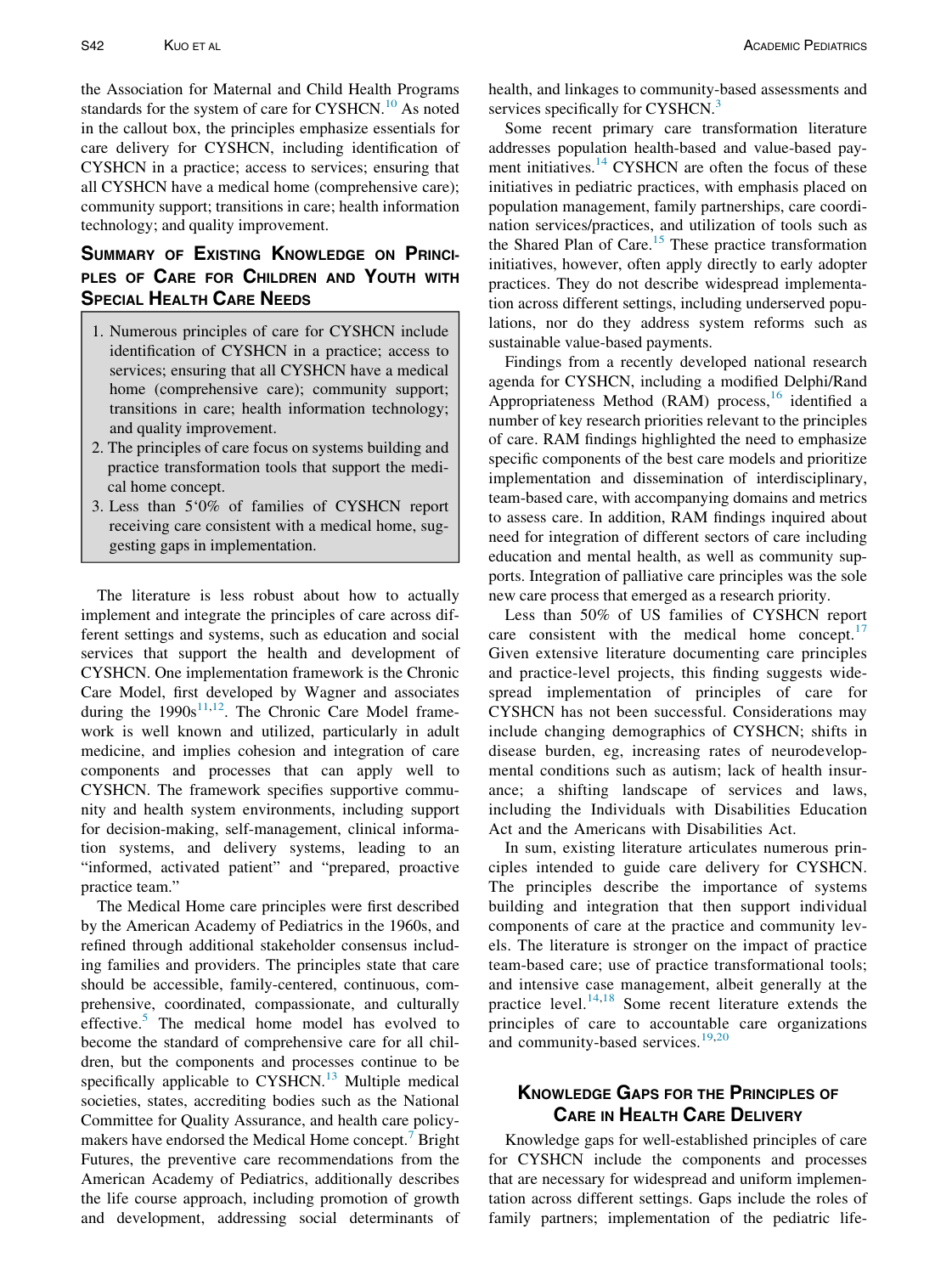course mode for CYSHCN; the specific roles and training needs for interdisciplinary team members; and the implementation/scalability across systems. Specific implementation areas of inquiry include:

## FAMILY PARTNER ROLES WITHIN AND ACROSS SYSTEMS

Family-centered care (FCC) is regarded as a foundational principle of the Medical Home. The FCC literature emphasizes the importance of FCC to care integration, care systems, and applicable evaluation tools. Literature describing FCC implementation is stronger on the inpatient hospital setting ("family-centered rounds") although the literature is not specific to CYSHCN who are hospitalized.<sup>[21](#page-5-18),[22](#page-5-19)</sup> Literature gaps include variations in the definition of FCC, how FCC is operationalized into clinical practice, and specific outcomes linked directly to the care of CYSHCN.<sup>[23](#page-5-20),[24](#page-5-21)</sup> Specific gaps include the processes needed to support family partner roles that lead to a shared plan of care and shared decision-making for CYSHCN to achieve the child and family's goals.

The replicability and sustainability of family partner roles within and across systems has been a consistent gap in the literature. Organizational roles may be created for family partners as a key intervention to implement FCC. The impact, standardization, and measurement and funding of different family roles, including advisors, collaborators, parent advisory council members are specific literature gaps, as well as the training and co-learning needed for family partners. The roles of family partners in addressing organizational diversity, cultural agility and cultural competence are additional and timely gaps in the literature.

#### LIFE COURSE APPROACH FOR CYSHCN

The life course approach to care emphasizes the impact of childhood events on the trajectory of childhood development and long-term childhood and adult outcomes. The Bright Futures principles of care emphasize the importance of promoting growth and development for all children, including CYSHCN, with health equity as an underlying foundation.<sup>[3,](#page-5-2)[25](#page-5-22)</sup> Achieving health equity in pediatrics also entails addressing underlying structural racism and other determinants of health, targeting histori-cal social constructs and drivers.<sup>[26](#page-5-23)</sup>

There is a lack of studies that examine the life course approach to care specifically for CYSHCN and the valid-ity of screeners, tools, and interventions to CYSHCN.<sup>[27](#page-5-24),[28](#page-5-25)</sup> Bright Futures guidelines encourage the use of psychosocial screening tools, positive parenting supports, and community referrals and partnerships as part of routine care for all children. $3$  Such screeners, tools, and supports may apply differently to CYSHCN. For example, a standardized developmental screener for a child that is already enrolled in an Early Intervention program may not be utilized under the impression that the child's needs are already being met. Many of these screeners and interventions are not tested or standardized for CYSHCN,

particularly those with developmental disabilities and mental health conditions.[28](#page-5-25)

## ROLES AND TRAINING OF INTERDISCIPLINARY TEAM MEMBERS

CYSHCN care principles encourage the use of teambased care, including team members outside the practice and integrating care throughout the community. $29$ A designated care coordinator is often a recommended key team member to tie the pieces together.  $18,30$  $18,30$ Variations in background and training of care coordinators limit the evidence base on replicability and sustainability of team-based care members. $30$  For example, care coordinator training or experience may include a background or license in nursing, social work, education, or as a parent/caregiver. Proactive care planning processes that team members may undertake include identifying and closing outstanding care gaps, supporting the life course approach, and addressing unmet needs.

The scope of the interdisciplinary team has similarly extended from the practice level to the community and/or accountable care organization.<sup>20</sup> Research gaps include lack of knowledge of how care expectations extend to community-based roles and the necessary training to sustain these roles. As an example, community-based health workers may be important partners in the care of CYSHCN to address social determinants of health, $31,32$  $31,32$  with opportunities to address how such team members may be deployed to address a broad range of diagnoses and settings. Finally, additional knowledge gaps exist about how to train such care teams and assure bidirectional communication between team members.

#### IMPLEMENTATION, SPREAD, AND SUSTAINABILITY

The current evidence for principles of care generally comes from early adopter settings, specific populations, and high-intensity interventions.<sup>[33](#page-5-30)–35</sup> Gaps continue to exist on the implementation, efficacy and fiscal viability of CYSHCN principles of care across the broad landscape where CYSHCN receive care. Settings where knowledge gaps for implementation exist include rural primary care and Federally Qualified Health Centers where CYSHCN may seek care. Examples of spread and sustainability gaps in such settings include the impact of multidirectional communication systems, external practice supports, electronic tools such as clinical registries, application of evidence/consensus-based care standards, and support for team-based care roles, including family partnerships.

Innovative payment and funding designs that can support care principles for CYSHCN, including the aforementioned roles and tools, have not been extensively studied. Specific questions include which funding mechanisms or alternative payment models, such as bundled payments or value-based payments, are best to encourage optimal management of health care services. The value and impact of each system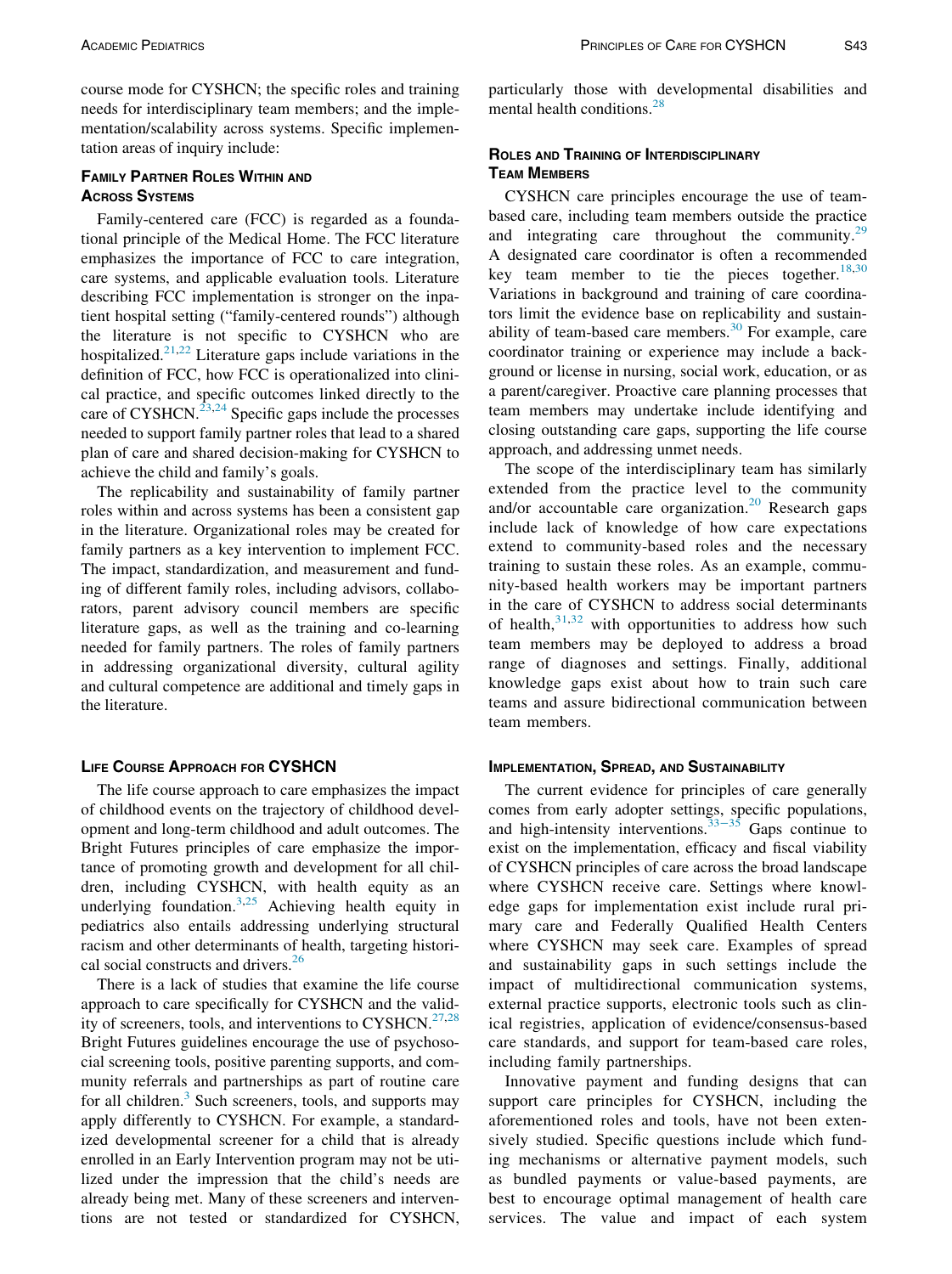component, such as a care coordinator, has not been well studied. The research gaps also include how each system component improves access to and delivery of clinical care for CYSHCN, stratified by medical, psychosocial, and utilization complexity.

## PROPOSED STUDIES

Studies for the care principles for health care delivery should address how the well-established principles translate into clinical care and outcomes across a wide range of settings. Implementation science-based studies address how principles are best put into practice, while comparative effectiveness research can look at differences in outcomes between different implementation strategies and across settings. A common set of metrics including health care utilization, clinical outcomes, family and provider needs should be developed, consistent with existing frameworks of outcomes such as the Institute for Health-care Improvement Triple Aim.<sup>[36](#page-5-31)</sup> Beyond existing system performance metrics,<sup>[8](#page-5-32)</sup> specific metrics are needed to evaluate clinical outcomes, and their alignment with patientand family-centered goals; metrics around "right care, at the right time, and in the right place"; and quality of life outcomes across systems.[16](#page-5-13)

## FAMILY ROLES

Studies should define the roles and responsibilities of family involvement at different levels of clinical care that are associated with best implementation practices and optimal outcomes.[37](#page-5-33) Research questions should address the roles of the parent/guardian caregiver, the parent navigator, the family advisor, and the parent leader for the child and family, who may be different individuals. An example of such a study might be:

- Specific aims / hypotheses. Family caregiver training, utilizing a standardized and comprehensive curriculum that is developed and supported by family organizations, will lead to fewer emergency room visits, higher satisfaction, and improved growth and development.
- Approaches for methods. Implement a standardized training curriculum for specific roles performed by family partners focusing on specific medical conditions. Interventions should adhere to known frameworks of self-management, FCC, and health equity principles. Investigators can utilize formalized partnership agreements with family organizations to provide support and training to family members. Study methods can utilize hybrid effectiveness-implementation designs, blending components of clinical effectiveness and implementation research that enable the research team to learn about the best approaches for implementation while doing the study. A stepped-wedge design can be used to develop a comparison group if a randomized controlled trial is not feasible. $38$  Outcomes include implementation process measures, FCC metrics and health care utilization outcomes.
- Feasibility to conduct. Pilot trainings and family partners roles have already been developed so a smaller

scale study should have high feasibility. Implementation science methods often require larger population sizes and multipronged iterative approaches that account for multiple dimensions of care delivery. Widespread applicability may be challenging without adequate funding.

Implications. Structured and replicable family involvement in care models may optimize health outcomes and enhance scores on FCC metrics through efficient care, self-management, and home care.

## LIFE COURSE

Studies should address the processes across systems that support growth, development and social determinants of health for CYSHCN specifically. An example of a study with higher feasibility based on size and scope might be:

- Specific aims / hypotheses. Understand the processes that impact the efficacy of psychosocial and social determinants of health screenings, referrals, and follow-ups for CYSHCN and their families that support growth and development for CYSHCN.
- Approaches for methods. Studies can utilize structured psychosocial screening, but target CYSHCN identified in clinical registries and/or by their families, including subgroups of children with disabilities, developmental delay, and medical complexity. The studies should develop referral process with community partners and family partners, including facilitated contact and documentation of referral completion. Follow-up includes contacting families and community partners after a defined period of time to examine efficacy of process. Study outcomes include description of service needs, detection of needs, successful facilitation of referrals, referral completion, and 1- to 2-year follow-up of impact on families.
- Feasibility to conduct. Implementation is highly feasible as methods can be adapted from existing studies including WE CARE trials, which examined the utility and follow-through of a structured psychosocial screener in primary care practices. $39$  Getting a network of large enough sample size may be difficult without a research network, and implications may be limited to specific conditions that are examined.
- Implications. Understanding effective and facilitated processes of psychosocial screening, cross-system communication and interventions to complete referrals may impact the life course of CYSHCN by optimizing healthy growth, development, and social determinants of health.

# TEAM-BASED CARE

Studies on team-based care define needed team member roles and necessary training or licensure for effective team-based care of CYSHCN. The studies may draw on the business literature for a framework of highly effective teams and re-orient training from an acute care-based,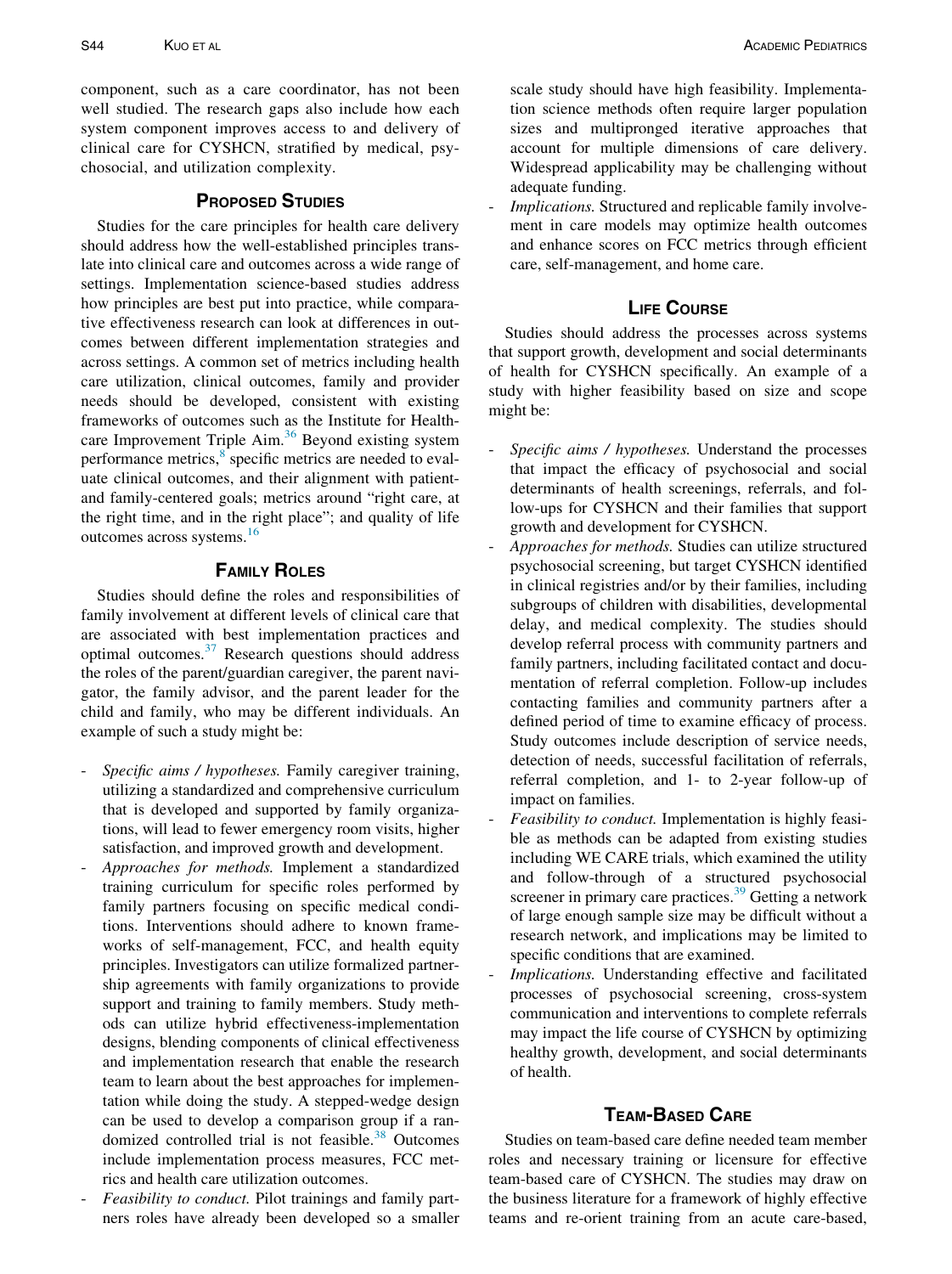patient flow orientation to one of population and targeted care management.

- Specific aims / hypotheses. Define the competencies, training and funding for care coordination roles within a medical practice that impact team functioning, overall delivery of care across the care continuum, and CYSHCN health care outcomes.
- Approaches for methods. Utilize a multisite, mixedmethods implementation science approach, $38$  informed by qualitative studies, including formative and summative evaluations during implementation. Studies should focus on the training requirements and staffing needs of care coordinators, and implement a training curriculum that addresses case management and community linkages. The framework may draw on the principles of palliative care. Study outcomes can include evaluation of team member impressions of care, efficiency of care delivery (including time and payment-based studies), and health care outcomes. Data from these outcomes may add weight to the business case of payment for such staffing.
- Feasibility to conduct. Small scale can be feasible in a learning collaborative with iterative mixed-methods approaches, providing findings on implementation. A larger study will require health care system level studies, which could add difficulty to adherence to protocols.
- Implications. It is widely recognized that team-based care is essential for CYSHCN. Definition of teambased care roles, training, and support are needed to replicate effective and sustainable outcomes across different settings.

## IMPLEMENTATION ACROSS SETTINGS

Studies define the core components of care and focus on which interventions work for which population, where the interventions work, and what is needed to successfully implement these interventions.

- Specific aims / hypotheses. Define the components of care for CYSHCN that are critical across a variety of practice and geographical settings.
- <span id="page-4-0"></span>Approaches for methods. Large scale comparative effectiveness research methods can examine the feasibility and effectiveness of specific components of care across multiple settings, including a designated care coordinator, clinical registry, family partner, and potential supports by pharmacy, nutrition and social work. Outcomes include family-defined goals, health care utilization and clinical and functional outcome. Population includes those that may have conditions that do not permit cure or improvement.
- Feasibility to conduct. Difficult because of need for existing large scale spread, requiring health care system level involvement and dedicated funding for comparativeness effectiveness research for this population. State or ACO level data however could be used to examine different care delivery models at a smaller scale.
- Implications. Successful understanding of fiscal viability, replicability, and dissemination potential (or scale)

enables implementation of the care principles across different populations, regions, and payers.

#### **CONCLUSION**

The care principles for CYSHCN have been well defined in the literature through stakeholder analysis, qualitative studies, and interventions, including the Shared Plan of Care. Implementation science and comparativeness effectiveness studies are needed to help practices, hospitals, and health care systems adopt and spread the care principles. Implementation science is iterative, focusing on core principles, the flexibility needed in specific situations, and actionable steps; comparative effectiveness studies at the health system level will help with key investments and sustainability of specific components.

The critical components and processes of effective delivery systems needing further investigation include, but are not limited to, promotion of child and family health and wellness, reduction of health care disparities, and clinical and functional outcomes and costs at the individual and population levels. The evolving demographics of CYSHCN, including the increasing number of children with disabilities and medical complexity, may also explain the lack of movement on existing outcomes metrics and add relevance and urgency for further research. Notable opportunities exist on the scalable implementation of the principles of care across care settings. Medicaid, health care systems, and managed care organizations are increasingly interested in replicable models of care to address the needs of high resource utilizers. Challenges include the need for dedicated support for care delivery research, the use and spread of implementation science methods, and the support for comparative effectiveness studies of sufficient scale. Foundations, state, and federal funding sources may consider working with research networks and health care systems to generate care delivery research studies that can help families, practices, payers, and systems spread the change with actionable and sustainable steps.

#### **ACKNOWLEDGMENTS**

Financial statement: This program is supported by the Health Resources and Services Administration (HRSA) of the U.S. Department of Health and Human Services (HHS) under [UA6MC31101](#page-4-0) Children and Youth with Special Health Care Needs Research Network. This information or content and conclusions are those of the authors and should not be construed as the official position or policy of, nor should any endorsements be inferred by HRSA, HHS, and the U.S. Government. This study is also funded by a grant from the Lucile Packard Foundation for Children's Health, Palo Alto, California.

LPFCH funding: Support for this work was provided by the Lucile Packard Foundation for Children's Health's Program for Children with Special Health Care Needs. We invest in creating a more efficient system that ensures high-quality, coordinated, family-centered care to improve health outcomes for children and enhance quality of life for families. The views presented here are those of the authors and do not reflect those of the Foundation or its staff.

This paper is part of a supplement supported by the Health Resources and Services Administration (HRSA) of the U.S. Department of Health and Human Services (HHS) and the Lucile Packard Foundation for Children's Health's Program for Children with Special Health Care Needs.